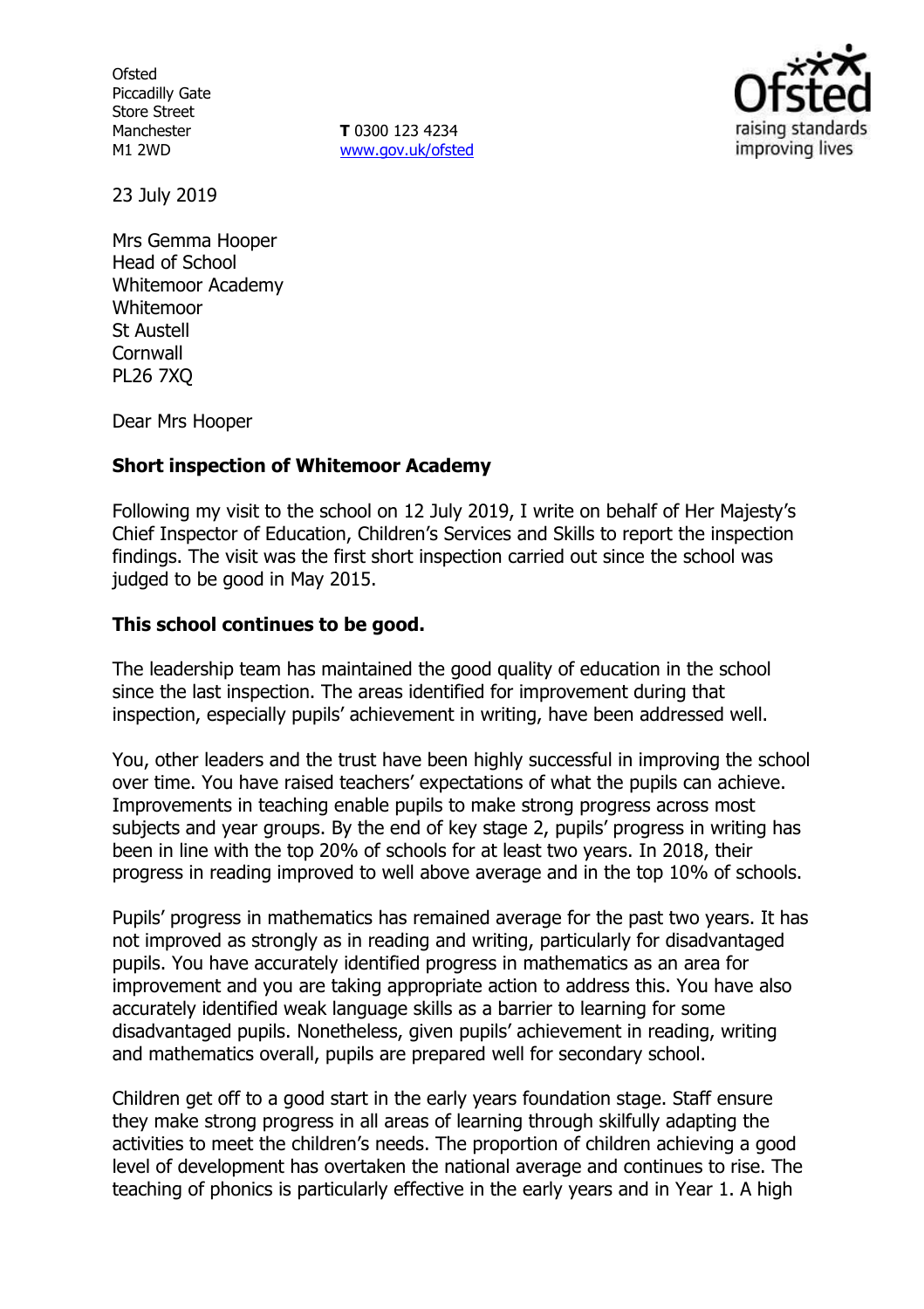

proportion of pupils achieved the expected standard in the Year 1 phonics national screening check in 2018.

The trust holds you robustly to account for pupils' achievement. It supports you very effectively in providing high-quality professional development for teachers and subject leaders. The impact is seen in the improvements in the teaching and learning of reading and writing. The trust has also helped you and the other leaders to create an inspiring, well-resourced environment for learning. This includes the outdoor area, which makes a valuable contribution to pupils' learning in science and their physical development.

The curriculum, together with the wide variety of sport and clubs on offer, promotes strongly pupils' spiritual, moral, social and cultural development. For instance, pupils in key stage 2 study different faiths and food from around the world. They learn to be responsible citizens, as when considering the planet and issues such as climate change and the disposal of plastics.

The positive and respectful relationships between pupils and staff help to nurture pupils' confidence and enjoyment of school. Pupils are eager to learn and to talk about their work. They behave well. While the large majority of parents would recommend the school to others, a small minority would not. The small number of parents' text responses included concerns about staffing in key stage 1. You are taking appropriate action to address this issue.

# **Safeguarding is effective.**

You and the trustees have created a culture of vigilance with regard to keeping pupils safe. You have ensured that all safeguarding arrangements are fit for purpose. Training in safeguarding and in preventing radicalisation and extremism ensures that staff are knowledgeable and confident to identify any pupils at risk and to report their concerns. You ensure the pupils are supported well and you make good use of external expertise when necessary. Arrangements, such as for safer recruitment, are managed effectively and records are organised very well.

Pupils say they feel safe in school. They have confidence in the staff to deal with any issues of bullying effectively. Through the curriculum, pupils learn how to stay safe, including when using technology or social media.

# **Inspection findings**

- To ascertain whether the school remains good, my first line of enquiry was to check how successful leaders and managers are in improving pupils' progress and attainment in mathematics in line with their strong performance in reading and writing. In particular, I wanted to find out how well teachers' subject knowledge in mathematics was being developed.
- Leaders are taking appropriate action to develop the subject knowledge of teachers and teaching assistants, although it is not yet consistently strong across the school. Pupils, including those with special educational needs and/or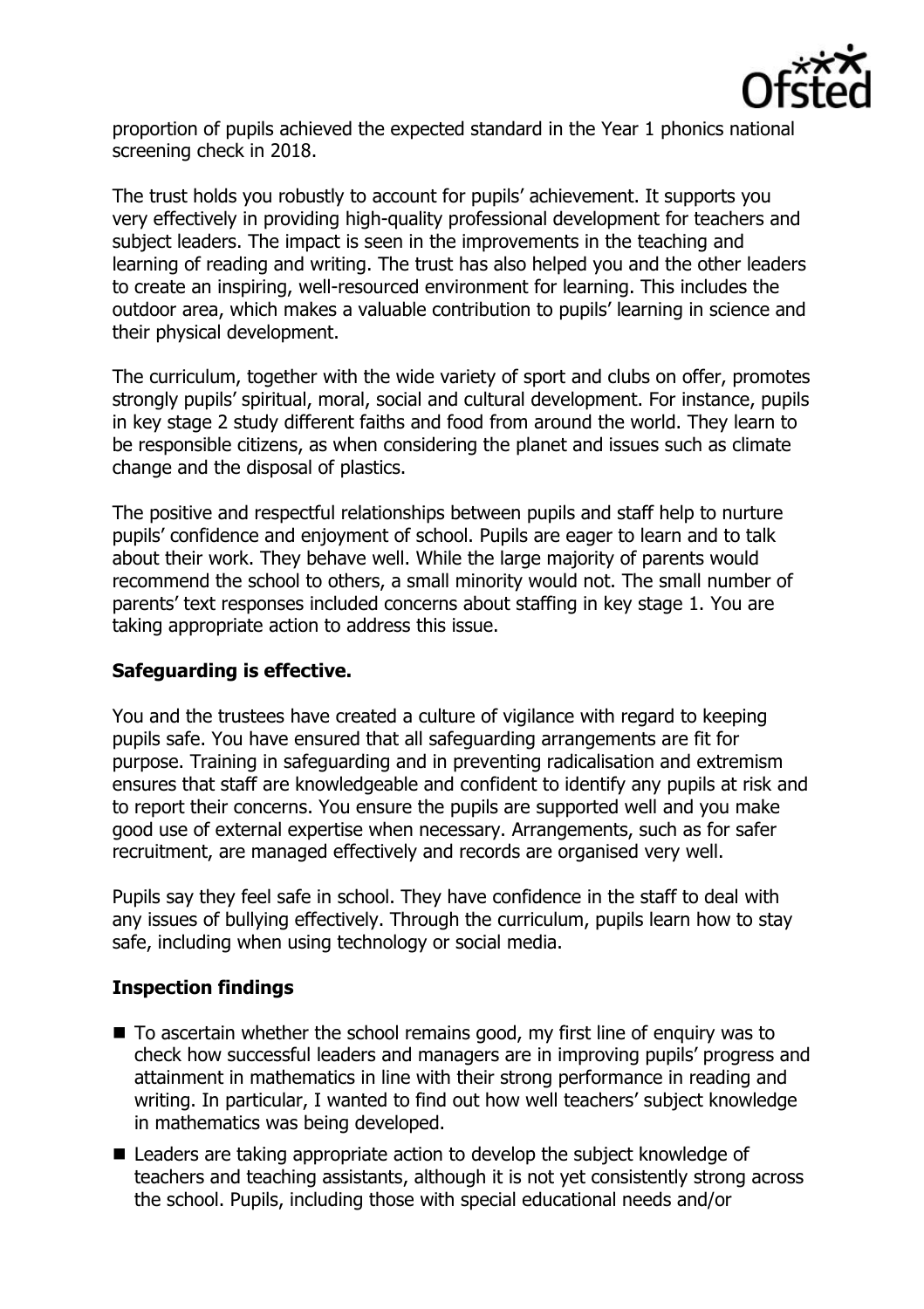

disabilities (SEND), are increasing their fluency in number work and they are applying calculation more accurately in problem-solving. Pupils, particularly in the early years foundation stage and key stage 2, are challenged to explain their reasoning through probing questions, such as 'can you convince me…?'. However, some disadvantaged pupils struggle to comprehend the mathematical vocabulary. Suitable strategies are being employed to help them in this and in recording their reasoning.

- My second line of enquiry was to check how well leaders and managers are improving the progress and attainment of disadvantaged pupils, especially in mathematics and at greater depth across subjects in key stage 2. I wanted to find out if pupils' barriers to learning, particularly their limited language skills, are being addressed effectively in lessons throughout the school. In 2018, disadvantaged pupils made strong progress in the early years foundation stage and in key stage 1. In key stage 2, their progress was in line with the lowest 20% of schools in mathematics, although average in reading and writing. None of these pupils achieved at greater depth in reading, writing or mathematics.
- **Effective phonics teaching in the early years foundation stage and key stage 1** makes a positive impact on developing disadvantaged pupils' vocabulary and sentence structure. However, pupils' strong progress in reading is not sustained to the end of key stage 1 because the pupils are not reading regularly, including for homework. Similarly, the pupils' vocabulary and sentence structure are not developed sequentially throughout the year groups. In key stage 2, increased emphasis on developing subject vocabulary and help in starting sentences are beginning to improve the pupils' skills in recording their mathematical reasoning. By the end of the key stage, the most able disadvantaged pupils are challenged to work at greater depth across all subjects. For example, they organise their writing highly effectively into well punctuated, complex sentences, using interesting vocabulary. This level of challenge is not yet consistent across all year groups.
- My third line of enquiry related to the effectiveness of your strategies for addressing persistent absence, particularly for disadvantaged pupils. This was because, in 2018, the rate of overall absence was slightly above the national average for schools with a similar level of deprivation. The highest rate of absence was for disadvantaged pupils. Persistent absence was slightly below the national average. However, disadvantaged pupils had a far higher rate of persistent absence than other pupils.
- You have worked successfully with parents to reduce the level of absence, particularly for disadvantaged pupils. As a result, attendance is now in line with the national average and persistent absence is below average.

## **Next steps for the school**

Leaders and those responsible for governance should ensure that:

**pupils' progress and attainment in mathematics improves in line with their strong** progress in reading and writing by ensuring that teachers' knowledge of how to develop pupils' mastery of the subject, and especially their reasoning, is